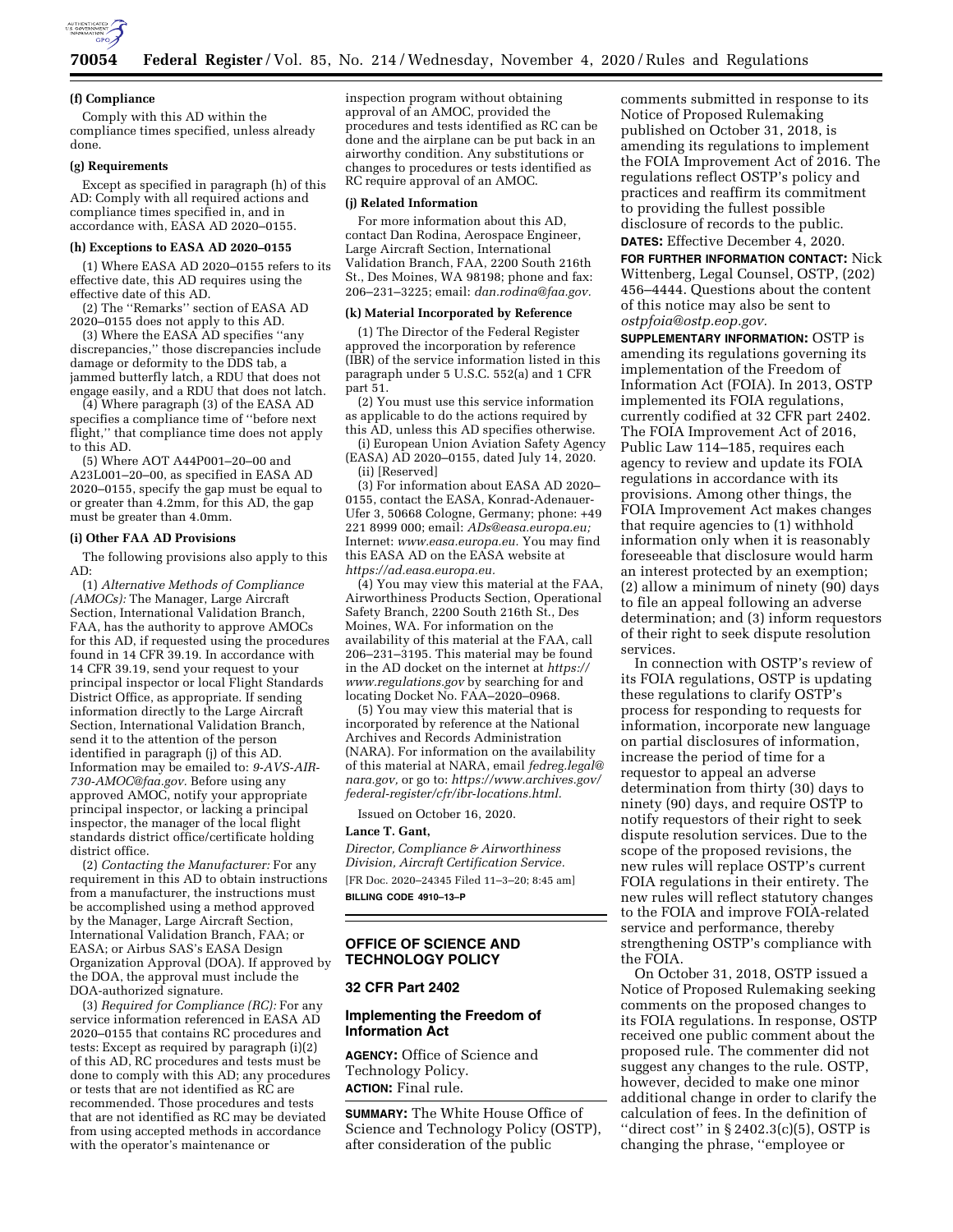employees'' to ''personnel'' to more accurately reflect the fact that paid, contract, and other staff are used to search for, duplicate, and respond to FOIA requests. For this same reason, OSTP is revising § 2402.9(b) regarding calculation of fees to change the use of the word, ''employee(s),'' to ''personnel.''

## **Statutory and Executive Order Reviews**

# *Executive Orders 12866 and 13563— Regulatory Review*

This regulation has been drafted and reviewed in accordance with Executive Order 12866, Regulatory Planning and Review, section 1(b), Principles of Regulation, and in accordance with Executive Order 13563, Improving Regulation and Regulatory Review, section 1(b), General Principles of Regulation. This regulation is not a significant regulatory action under section 3(f) of Executive Order 12866; accordingly, this rule has not been reviewed by the Office of Management and Budget (OMB). Further, both Executive Orders 12866 and 13563 direct agencies to assess all costs and benefits of available regulatory alternatives and, if regulation is necessary, to select regulatory approaches that maximize net benefits (including potential economic, environmental, public health and safety effects, distributive impacts, and equity). Executive Order 13563 emphasizes the importance of quantifying both costs and benefits, of reducing costs, of harmonizing rules, and of promoting flexibility. OSTP has assessed the costs and benefits of this regulation and believes that the regulatory approach selected maximizes net benefits.

# *Paperwork Reduction Act*

OSTP has determined that the Paperwork Reduction Act, 44 U.S.C. 3501 *et seq.,* does not apply because these regulations do not contain any information collection requirements subject to OMB's approval.

# *Executive Order 12988—Civil Justice Reform*

These regulations meet the applicable standards set forth in sections 3(a) and 3(b) of Executive Order 12988, Civil Justice Reform.

## *Executive Order 13132—Federalism*

These regulations will not have substantial direct effects on the States, on the relationship between the national government and the States, or on the distribution of power and responsibilities among the various levels of government. Therefore, in

accordance with Executive Order 13132, OSTP has determined that this regulation does not have sufficient federalism implications to warrant the preparation of a federalism summary impact statement.

#### *Regulatory Flexibility Act*

This regulation finalizes the amendments to OSTP's FOIA regulations to incorporate certain changes made by the FOIA Improvement Act of 2016, to reflect developments in case law, and to streamline its procedures. OSTP, in accordance with the Regulatory Flexibility Act, 5 U.S.C. 605(b), has reviewed this regulation and certifies that it will not have a significant economic impact on a substantial number of small entities because it pertains to administrative matters affecting the agency.

## *Unfunded Mandates Reform Act of 1995*

This regulation will not result in the expenditure by State, local, and tribal governments, in the aggregate, or by the private sector, of \$100 million or more in any one year, and it will not significantly or uniquely affect small governments. Therefore, no actions are necessary under the provisions of the Unfunded Mandates Reform Act of 1995, 2 U.S.C. 1501, *et seq.* 

# *Small Business Regulatory Enforcement Fairness Act of 1996*

This regulation is not a major regulation as defined by section 251 of the Small Business Regulatory Enforcement Fairness Act of 1996, 5 U.S.C. 804. It will not result in an annual effect on the economy of \$100 million or more; a major increase in costs or prices; or significant adverse effects on competition, employment, investment, productivity, innovation, or the ability of United States-based enterprises to compete with foreignbased enterprises in domestic and export markets.

## *National Environmental Policy Act of 1969*

OSTP has reviewed this regulation under the National Environmental Policy Act of 1969 (NEPA), 42 U.S.C. 4321–4347, and has determined that it will not have a significant effect on the human environment.

## **List of Subjects in 32 CFR Part 2402**

Freedom of information, Administrative practice and procedure.

■ For the reasons set forth in the preamble, OSTP revises 32 CFR part 2402 to read as follows:

## **PART 2402—REGULATIONS IMPLEMENTING THE FREEDOM OF INFORMATION ACT**

Sec.

- 2402.1 Purpose and scope.
- 2402.2 Delegation of authority and responsibilities.
- 2402.3 General policy and definitions.
- 2402.4 Procedure for requesting records.
- 
- 2402.5 Responses to requests.<br>2402.6 Timing of responses to Timing of responses to requests.
- 2402.7 Confidential commercial
- information.
- 2402.8 Appeal of denials.
- 2402.9 Fees.
- 2402.10 Waiver of fees.
- 2402.11 Maintenance of statistics.
- 2402.12 Disclaimer.

**Authority:** 5 U.S.C. 552; E.O. 13392, 70 FR 75373, 3 CFR, 2005 Comp., p. 216.

#### **§ 2402.1 Purpose and scope.**

The regulations in this part prescribe procedures by which individuals may obtain access to the Office of Science and Technology Policy's (OSTP) agency records under the Freedom of Information Act (FOIA), 5 U.S.C. 552, as amended, as well as the procedures OSTP must follow in response to requests for records under the FOIA. The regulations should be read together with the FOIA and the Office of Management and Budget's (OMB's) ''Uniform Freedom of Information Fee Schedule and Guidelines,'' which provides information about access to records. All requests for access to information contained within a system of records pursuant to the Privacy Act of 1974, 5 U.S.C. 552a, shall be processed in accordance with these regulations as well as those contained in 32 CFR part 2403.

## **§ 2402.2 Delegation of authority and responsibilities.**

(a) The Director of OSTP designates the OSTP General Counsel as the Chief FOIA Officer and hereby delegates to the Chief FOIA Officer the authority to act upon all requests for agency records and to re-delegate such authority at his or her discretion.

(b) The Chief FOIA Officer shall designate a FOIA Public Liaison, who shall serve as the supervisory official to whom a FOIA requester can raise concerns about the service the FOIA requestor has received following an initial request. The FOIA Public Liaison will be listed on the OSTP website (*<https://www.whitehouse.gov/ostp/foia>*) and may re-delegate the FOIA Public Liaison's authority at his or her discretion.

(c) The Director establishes a FOIA Requester Service Center that shall be staffed by the Chief FOIA Officer and the FOIA Public Liaison. The contact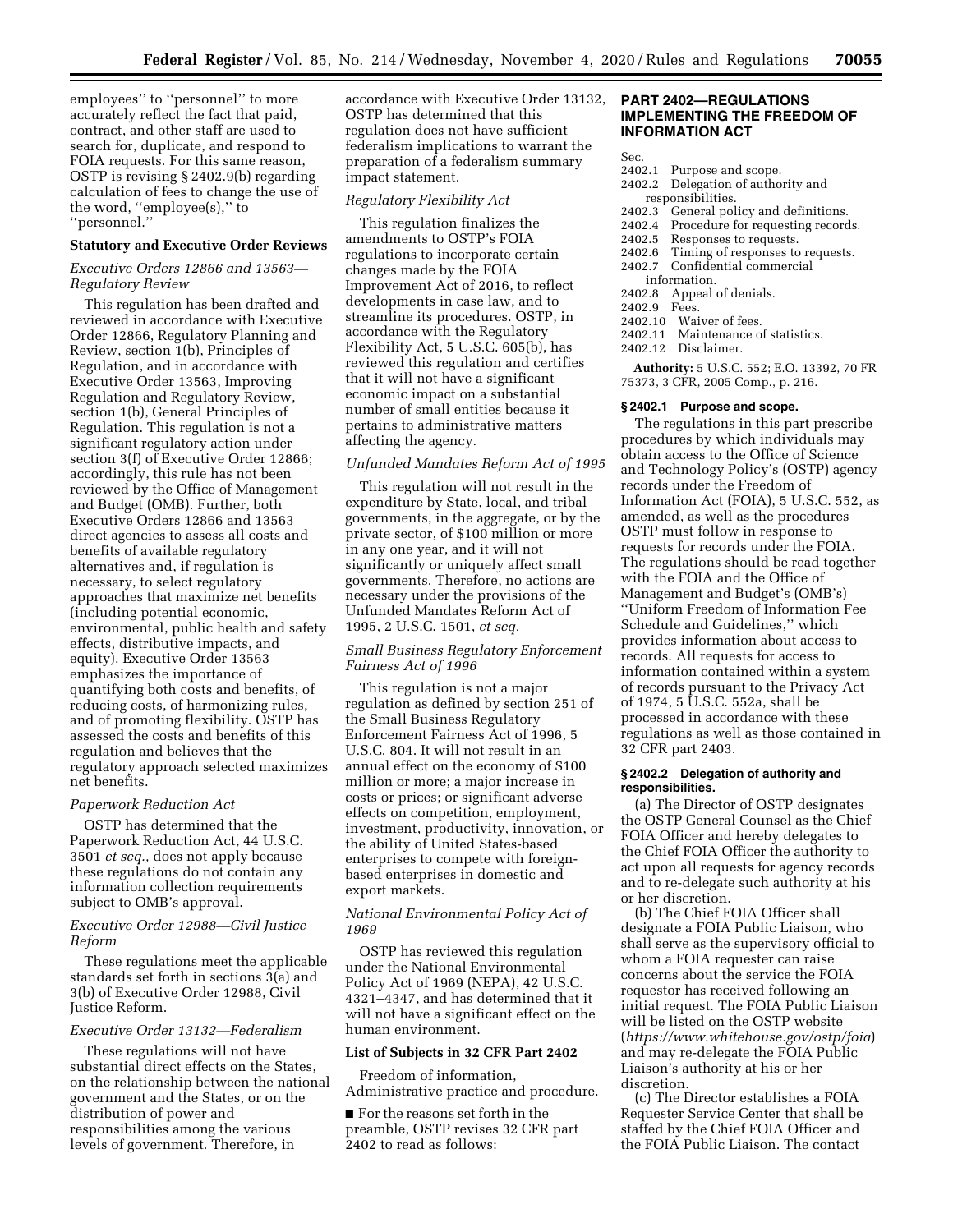information for the FOIA Requester Service Center is: Address: Office of Science and Technology Policy, Eisenhower Executive Office Building, 1650 Pennsylvania Avenue NW, Washington, DC 20504; Telephone: (202) 456–4444; Fax: (202) 395–1224; Email: *[ostpfoia@ostp.eop.gov.](mailto:ostpfoia@ostp.eop.gov)* Updates to this contact information will be made on the OSTP website.

#### **§ 2402.3 General policy and definitions.**

(a) *Non-exempt records available to public.* Except for records exempt from disclosure by 5 U.S.C. 552(b) or published in the **Federal Register** under 5 U.S.C. 552(a)(1), OSTP's agency records subject to the FOIA are available to any requester who requests them in accordance with these regulations.

(b) *Record availability on the OSTP website.* OSTP shall make records available on its website in accordance with  $5$  U.S.C.  $552(a)(2)$ , as amended, and other documents that, because of the nature of their subject matter, are likely to be the subject of FOIA requests. To save both time and money, OSTP strongly urges requesters to review documents available on the OSTP website before submitting a request.

(c) *Definitions.* For purposes of this part:

(1) All of the terms defined in the FOIA and the definitions included in OMB's ''Uniform Freedom of Information Act Fee Schedule and Guidelines'' apply unless otherwise defined in this subpart.

(2) The term *agency record* means a record that is:

(i) Either created or obtained by OSTP; and

(ii) Under OSTP's control at the time the FOIA request is received.

(3) The term *commercial use request*  means a request from or on behalf of a person who seeks information for a use or purpose that furthers his or her commercial, trade, or profit interests, which can include furthering those interests through litigation. OSTP shall determine, whenever reasonably possible, the use to which a requester will put the requested records. When it appears that the requester will put the records to a commercial use, either because of the nature of the request itself or because OSTP has reasonable cause to doubt a requester's stated use, OSTP shall provide the requester a reasonable opportunity to submit further clarification.

(4) The terms *disclose* and *disclosure*  refer to making records available, upon request, for examination and copying, or furnishing a copy of records.

(5) The term *direct cost* means those expenditures OSTP actually incurred in

searching for and duplicating (and, in the case of commercial use requests, reviewing) records in response to a FOIA request. Direct costs include the salary of the personnel performing the work (*i.e.,* the basic rate of pay for the employee plus 16 percent of that rate to cover benefits) and the cost of operating computers and other electronic equipment, such as photocopiers and scanners. Direct costs do not include overhead expenses, such as the cost of space, heating, or lighting of the facility in which the records are stored.

(6) The term *duplication* means the making of a copy of a record, or of the information contained in it, necessary to respond to a FOIA request. Copies can take the form of paper, microform, audiovisual materials, or electronic records (*e.g.,* magnetic tape or disk), among others.

(7) The term *educational institution*  means a preschool, a public or private elementary or secondary school, an institution of undergraduate higher education, an institution of graduate higher education, an institution of professional education, or an institution of vocational education that operates a program of scholarly research. To fall within this category, a requester must show that the request is authorized by and is made under the auspices of a qualifying institution and that the records are not sought for a commercial use, but rather are sought to further scholarly research.

(8) The term *fee waiver* means the waiver or reduction of processing fees if a requester can demonstrate that certain statutory standards are satisfied.

(9) The term *FOIA Public Liaison*  means an agency official who is responsible for assisting requesters in defining the scope of their request to reduce processing time, increasing transparency and understanding of the status of requests, and assisting in the resolution of disputes.

(10) The term *non-commercial scientific institution* means an institution that is not operated on a commercial basis, as that term is defined in these regulations, and that is operated solely for the purpose of conducting scientific research, the results of which are not intended to promote any particular product or industry. To fall within this category, a requester must show that the request is authorized by and is made under the auspices of a qualifying institution and that the records are not sought for a commercial use, but rather are sought to further scientific research.

(11) The term *perfected request* means a FOIA request for records that reasonably describes the records sought

and has been received by OSTP in accordance with the requirements set forth in § 2402.4.

(12) The terms *representative of the news media* and *news media requester*  mean any person or entity that gathers information of potential interest to a segment of the public, uses its editorial skills to turn the raw materials into a distinct work, and distributes that work to an audience. In this clause, the term *news* means information that is about current events or that would be of current interest to the public. Examples of news media entities are television or radio stations broadcasting to the public at large and publishers of periodicals (but only if such entities qualify as disseminators of news) who make their products available for purchase by, subscription by, or through free distribution to the general public. These examples are not all-inclusive. Moreover, as methods of news delivery evolve, such as through electronic or digital means, such news sources shall be considered to be news media entities. A freelance journalist shall be regarded as working for a news media entity if the journalist can demonstrate a solid basis for expecting publication through that entity, whether or not the journalist is actually employed by the entity. A publication contract would present a solid basis for such an expectation; the Government may also consider the past publication record of the requester in making such a determination.

(13) The term *requester* means any person, including an individual, partnership, corporation, association, Native American tribe, or other public or private organization, other than a Federal agency that requests access to records.

(14) The term *review* means the process of examining documents located in response to a request that is for a commercial use to determine whether any portion of any document located is permitted to be withheld. It includes the processing of any documents for disclosure—*i.e.,* doing all that is necessary to excise exempt information and otherwise prepare them for release. Review does not include time spent resolving general legal or policy issues regarding the application of exemptions.

(15) The term *search* refers to the process of looking for and retrieving records or information responsive to a request. It includes page-by-page or lineby-line identification of information within records and also includes reasonable efforts to locate and retrieve information from records maintained in electronic form or format.

(16) The term *working day* means a regular Federal working day between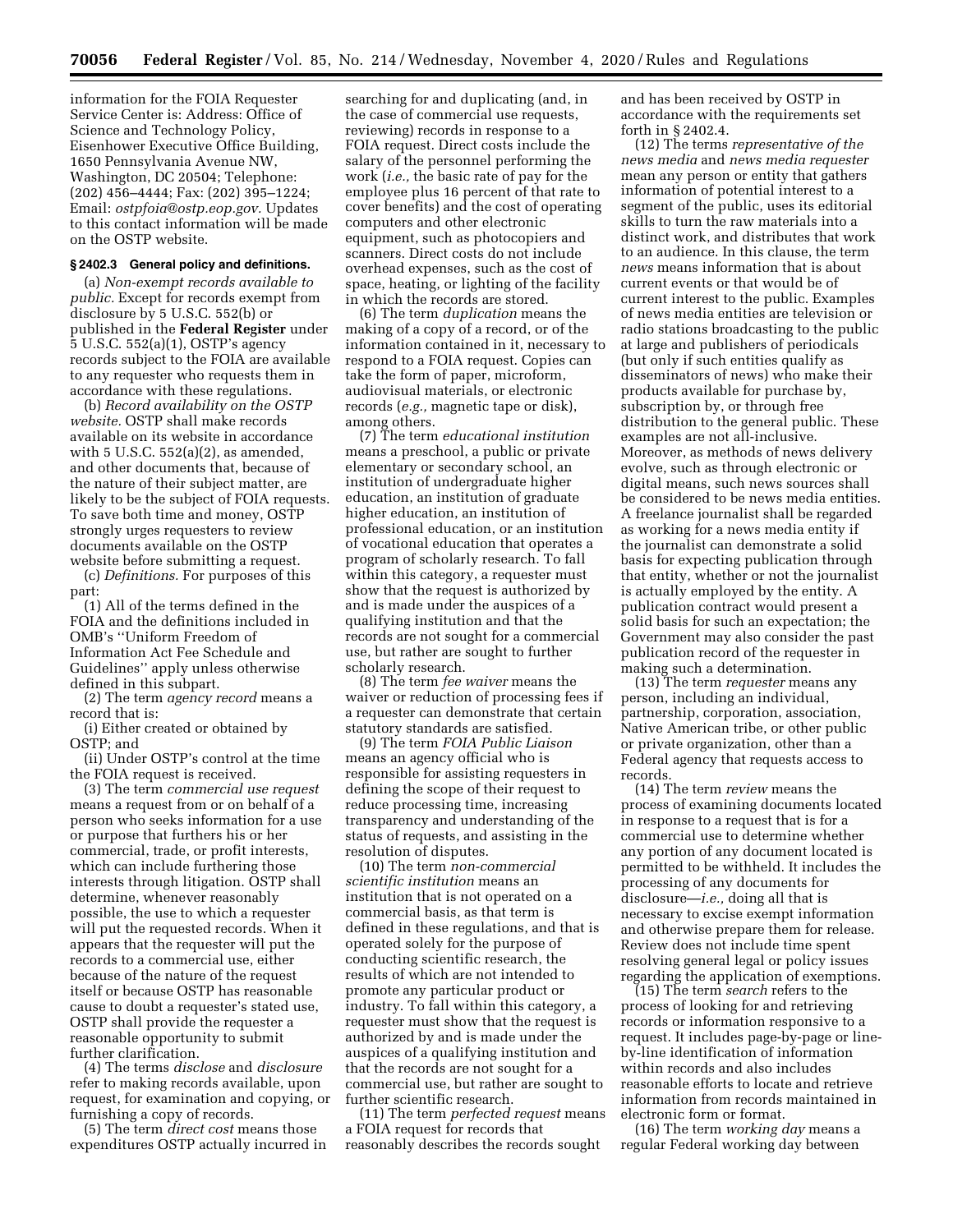the hours of 9:00 a.m. and 5:00 p.m. It does not include Saturdays, Sundays, or legal Federal holidays. Any requests received after 5:00 p.m. on any given working day will be considered received on the next working day.

### **§ 2402.4 Procedure for requesting records.**

(a) *Format of requests.*(1) *In general.*  Requests for information must be made in writing and may be delivered by mail, fax, or electronic mail, as specified in § 2402.2(c). All requests must be made in English. Requests for information may specify the preferred format (including electronic formats) of the response. When a requester does not specify the preferred format of the response, OSTP shall produce scanned records to be delivered electronically.

(2) *Records in electronic formats.* (i) OSTP shall provide responsive records in the format requested if the record or records are readily reproducible by OSTP in that format. OSTP shall make reasonable efforts to maintain its records in formats that are reproducible for the purposes of disclosure. For purposes of this paragraph, the term *readily reproducible* means, with respect to electronic format, a record that can be downloaded or transferred intact to an electronic medium using equipment currently in use by the agency processing the request. Even though some records may initially be readily reproducible, the need to segregate exempt records from nonexempt records may cause the releasable material to be not readily reproducible.

(ii) In responding to a request for records, OSTP shall make reasonable efforts to search for the records in electronic format, except where such efforts would interfere with the operation of the agency's automated information system(s). For purposes of this paragraph, the term *search* means to locate, manually or by automated means, agency records for the purpose of identifying those records that are responsive to a request.

(iii) Searches for records maintained in electronic format may require the application of codes, queries, or other minor forms of programming to retrieve the requested records.

(3) *Attachment restrictions.* To protect OSTP's computer systems, OSTP will not accept files sent as email attachments or as web links. A requester may submit a request by postal mail, by fax, or in the body of the email text.

(b) *Contents.* A request must describe the records sought in sufficient detail to enable OSTP personnel to locate the records with a reasonable amount of effort. To the extent possible, a requester should include specific information that

may assist OSTP personnel in identifying the requested records, such as the date, title or name, author, recipient, and subject matter of the record. In general, a requester should include as much detail as possible about the specific records or the types of records sought. Before submitting a request, a requester may contact the OSTP FOIA Public Liaison to discuss the records sought and to receive assistance in describing the records. If, after receiving a request, OSTP determines that it does not reasonably describe the records sought or that the request will be unduly burdensome to process, OSTP shall inform the requester of the additional information that is needed or how the request may be modified. A Requester attempting to reformulate or modify such a request may discuss their requests with OSTP's FOIA Public Liaison.

(c) *Date of receipt.* A request that complies with paragraphs (a) and (b) of this section is deemed a ''perfected request.'' A perfected request is deemed received on the actual date it is received by OSTP. A request that does not comply with paragraphs (a) and (b) of this section is deemed received when information sufficient to perfect the request is actually received by OSTP.

(d) *Contact information.* A request must contain contact information, such as the requester's phone number, email address, or mailing address, to enable OSTP to communicate with the requester about the request and provide released records. If OSTP cannot contact the requester, or the requester does not respond within 30 calendar days to OSTP's requests for clarification, OSTP will administratively close the request.

(e) *Types of records not available.* The FOIA does not require OSTP to:

(1) Compile or create records solely for the purpose of satisfying a request for records;

(2) Provide records not yet in existence, even if such records may be expected to come into existence at some future time; or

(3) Restore records destroyed or otherwise disposed of, except that OSTP must notify the requester of the destruction or disposal of the requested records.

#### **§ 2402.5 Responses to requests.**

(a) *In general.* In determining which records are responsive to a request, OSTP will ordinarily include only records in its possession as of the date it begins its search for records. If any other date is used, OSTP shall inform the requester of that date.

(b) *Authority to grant or deny requests.* OSTP shall make initial determinations to grant or deny, in whole or in part, a request for records.

(c) *Granting of requests.* When OSTP determines that any responsive records shall be made available, OSTP shall notify the requester in writing and provide copies of the requested records in whole or in part. Records disclosed in part shall be marked or annotated to show the exemption(s) applied to the withheld information and the amount of information withheld unless doing so would harm the interest protected by an applicable exemption. If a requested record contains exempted material along with nonexempt material, all reasonably segregable material shall be disclosed.

(d) *Adverse determinations.* If OSTP makes an adverse determination denying a request in any respect, it must notify the requester of that adverse determination in writing. Adverse determinations include decisions that: The requested record is exempt from disclosure, in whole or in part; the request does not reasonably describe the records sought, but only if, after discussion with the FOIA Public Liaison, the requester refuses to modify the terms of the request; the information requested is not a record subject to the FOIA; the requested record does not exist, cannot be located, or has been destroyed; or the requested record is not readily reproducible in the form or format sought by the requester; denials involving fees or fee waiver matters; and denials of requests for expedited processing.

(e) *Content of adverse determinations.*  Any adverse determination issued by OSTP must include:

(1) A brief statement of the reason(s) for the adverse determination, including any FOIA exemption applied by the agency in denying access to a record unless such inclusion would harm the interest protected by an applicable exemption;

(2) An estimate of the volume of any records or information withheld, such as the number of pages or other reasonable form of estimation, although such an estimate is not required if the volume is otherwise indicated by deletions marked on records that are disclosed in part or if providing an estimate would harm an interest protected by an applicable exemption;

(3) A statement that the adverse determination may be appealed under § 2402.8 of this subpart and a description of the appeal requirements; and

(4) A statement notifying the requester of the assistance available from OSTP's FOIA Public Liaison and the dispute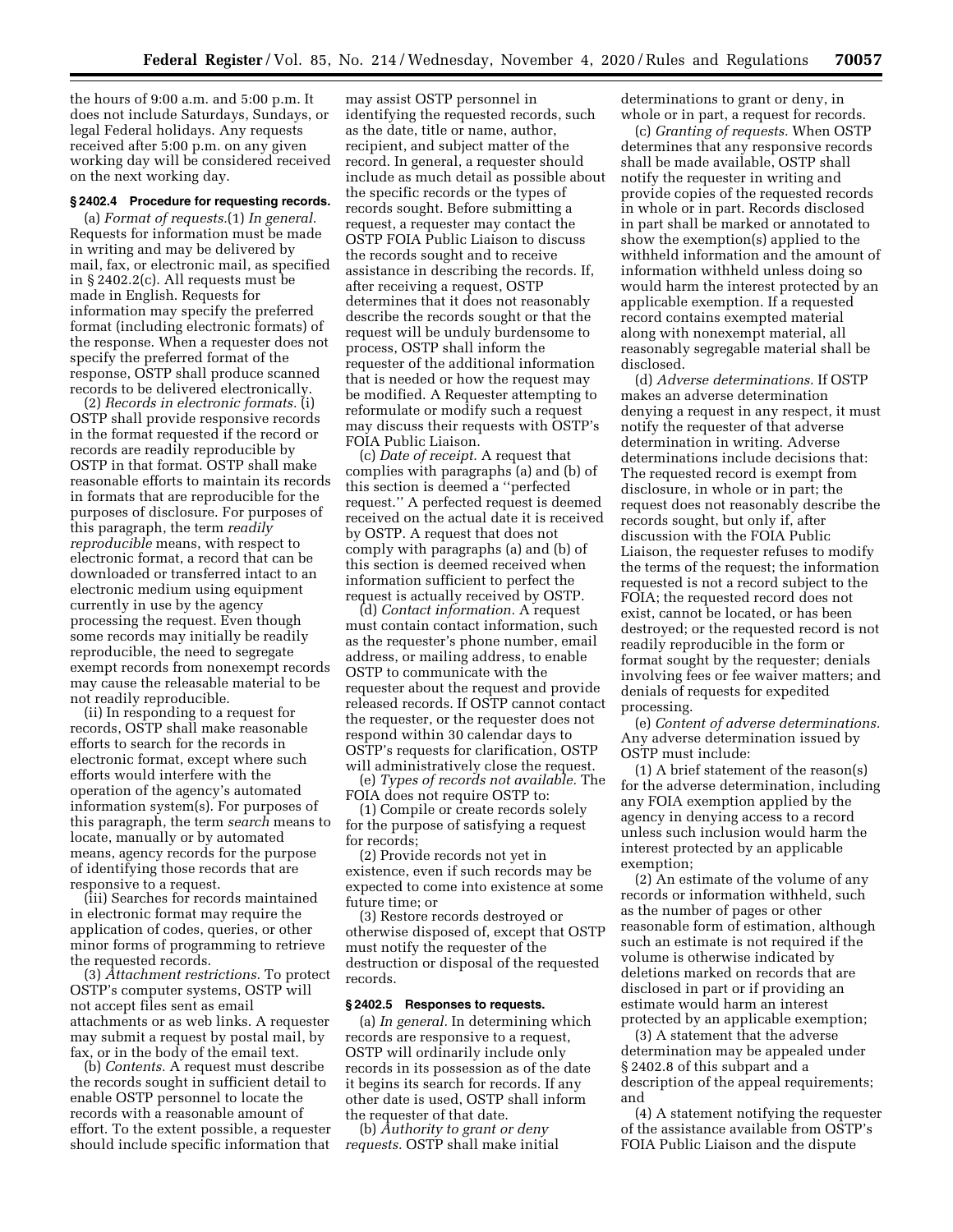resolution services offered by the Office of Government Information Services.

(f) *Consultations, referrals, and coordinations.* When OSTP receives a request for a record in its possession, it shall determine whether another agency of the Federal Government is better able to determine whether the record is exempt from disclosure under the FOIA and, if so, whether it should be disclosed as a matter of administrative discretion. If OSTP determines that it is best able to process the record in response to the request, then it shall do so. If OSTP determines that it is not best able to process the record, then it shall proceed in one of the following ways:

(1) *Consultation.* When records originating with OSTP contain information of interest to another Federal agency, OSTP should typically consult with that Federal agency prior to making a release determination.

(2) *Referral.* (i) When OSTP believes that a different Federal agency is best able to determine whether to disclose the record, OSTP should typically refer the responsibility for responding to the request regarding that record to that agency. Ordinarily, the agency creating the record is presumed to be the agency best able to determine whether the record should be disclosed. If OSTP and another Federal agency jointly agree that the agency processing the request is in the best position to respond regarding the record, then the record may be handled as a consultation.

(ii) Whenever OSTP refers any part of the responsibility for responding to a request to another agency, OSTP must document the referral, maintain a copy of the record that it refers, and notify the requester of the referral.

(iii) After OSTP refers a record to another Federal agency, the agency receiving the referral shall make a disclosure determination and respond directly to the requester. The referral of a record is not an adverse determination and no appeal rights accrue to the requester therefrom.

(3) *Coordination.* The standard referral procedure is not appropriate where disclosure of the identity of the Federal agency to which a referral would be made could harm an interest protected by an applicable exemption, such as an exemption that protects personal privacy or national security interests. For example, if a non-law enforcement agency responding to a request for records on a living third party locates within its files records originating with a law enforcement agency, and if the existence of that law enforcement interest in the third party is not publicly known, then to disclose that law enforcement interest could

cause an unwarranted invasion into the personal privacy of the third party. Similarly, if an agency locates within its files material originating with an Intelligence Community agency, and the involvement of that agency in the matter is classified and not publicly acknowledged, then to disclose or give attribution to the involvement of that Intelligence Community agency could harm national security interests. In such instances, in order to avoid harm to an interest protected by an applicable exemption, OSTP will coordinate with the agency that created the record to seek its views on disclosure of the record. OSTP will then notify the requester of the disclosure determination for the record that is the subject of the coordination.

# **§ 2402.6 Timing of responses to requests.**

(a) *In general.* OSTP shall ordinarily respond to requests in order of their receipt.

(b) *Initial determinations.* OSTP will exercise all reasonable efforts to make an initial determination acknowledging and granting, partially granting, or denying a request for records within twenty (20) working days after receiving a perfected request.

(c) *Extensions of response time in*  ''*unusual circumstances.*'' (1) The twenty (20)-working day period provided in paragraph (b) of this section may be extended if unusual circumstances arise. If an extension is necessary, OSTP shall promptly notify the requester of the extension, briefly state the reasons for the extension, and estimate when a response will be issued. Unusual circumstances warranting extension are:

(i) The need to search for and collect the requested records from field facilities or other establishments that are separate from the office processing the request;

(ii) The need to search for, collect, and appropriately examine a voluminous amount of separate and distinct records which are demanded in a single request; or

(iii) The need for consultation, which shall be conducted with all practicable speed, with another agency having a substantial interest in the determination of the request or among two or more components of the agency having substantial subject-matter interest therein.

(2) After OSTP notifies the requester of the reasons for the delay, the requester will have an opportunity to modify the request or arrange for an alternative time frame for completion of the request. To assist in this process, OSTP shall advise the requester of the

availability of OSTP's FOIA Public Liaison to aid in the resolution of any disputes between the requester and OSTP, and notify the requester of his or her right to seek dispute resolution services from the Office of Government Information Services.

(3) If no initial determination is made at the end of the twenty-day period provided for in paragraph (b) of this section, including any extension provided for in paragraph (c)(1) of this section, the requester may appeal the action to the FOIA Appeals Officer.

(d) *Expedited processing of request.*  (1) A requester may make a request for expedited processing at any time.

(2) When a request for expedited processing is received, OSTP must determine whether to grant the request for expedited processing within ten (10) calendar days of its receipt. Requests will receive expedited processing if one of the following compelling needs is met:

(i) The requester can establish that failure to receive the records quickly could reasonably be expected to pose an imminent threat to the life or physical safety of an individual; or

(ii) The requester is primarily engaged in disseminating information and can demonstrate that an urgency to inform the public concerning actual or alleged Federal Government activity exists.

(3) A requester who seeks expedited processing must submit a statement, certified to be true and correct, explaining in detail the basis for making the request for expedited processing. As a matter of administrative discretion, OSTP may waive the formal certification requirement.

(4) Administrative appeals of denials of expedited processing will be given expeditious consideration. If the FOIA Appeals Officer upholds the denial of expedited processing, that decision is immediately subject to judicial review in the appropriate Federal district court.

(e) *Multi-track processing.* (1) OSTP may use multi-track processing in responding to requests. Multi-track processing means placing simple requests that require limited review in one processing track and placing more voluminous and complex requests in one or more other processing tracks. Requests in each track are processed on a first-in, first-out basis.

(i) *Track one—expedited requests.*  Track one is made up of requests that sought and received expedited processing as provided for in paragraph (d)(2) of this section.

(ii) *Track two—simple requests.* Track two is for requests of simple to moderate complexity that do not require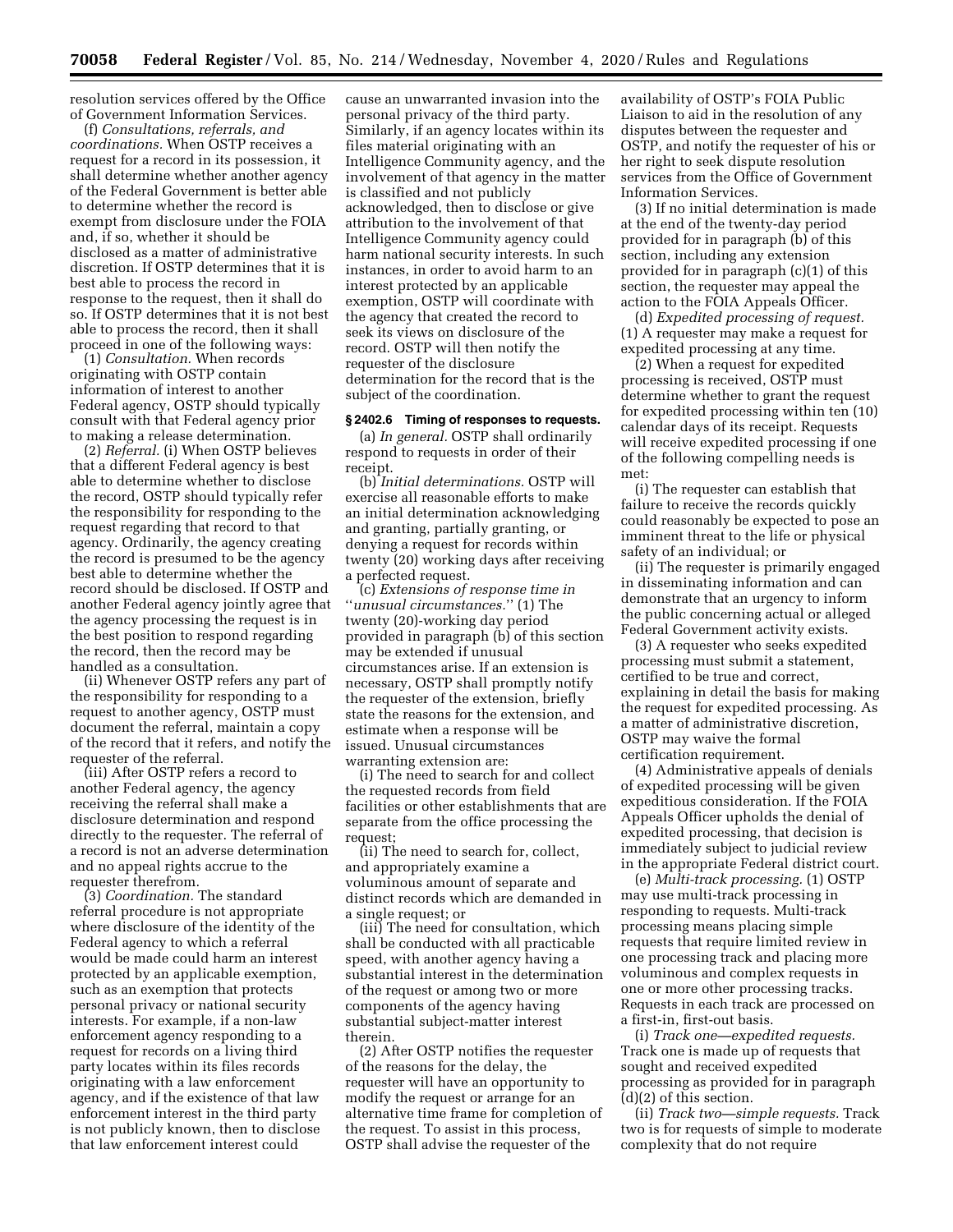consultations with other entities and do not involve voluminous records.

(iii) *Track three—complex requests.*  Track three is for complex requests that involve voluminous records, require lengthy or numerous consultations, raise unique or novel legal questions, or require submitter review under § 2402.7.

(2) OSTP may provide requesters with requests in slower track(s) the opportunity to limit the scope of their requests in order to qualify for faster processing within the specified limits of faster track(s). OSTP will do so by contacting the requester by letter, telephone, email, or facsimile, whichever is more efficient in each case. When providing a requester with the opportunity to limit the scope of a request, OSTP shall also advise the requester of OSTP's FOIA Public Liaison to aid in the resolution of any dispute arising between the requester and OSTP as well as the requester's right to seek dispute resolution services from the Office of Government Information Services.

(f) *Aggregating requests.* OSTP may aggregate requests if it reasonably appears that multiple requests, submitted either by a single requester or by a group of requesters acting in concert, involve related matters and constitute a single request that otherwise would involve unusual circumstances. For example, OSTP may aggregate multiple requests for similar information filed by a single requester within a short period of time.

#### **§ 2402.7 Confidential commercial information.**

(a) *In general.* Business information obtained by OSTP from a submitter will be disclosed under the FOIA only under this section.

(b) *Definitions.* For purposes of this section:

(1) *Confidential commercial information* means records provided to the government by a submitter that arguably contain material exempt from release under 5 U.S.C. 552(b)(4).

(2) *Submitter* means any person or entity from whom OSTP directly or indirectly obtains confidential commercial information. The term includes corporations; State, local, and tribal governments; universities; nonprofit organizations; associations; and foreign governments.

(c) *Designation of business information.* Either at the time of submission or at a reasonable time thereafter, a submitter of business information will use good-faith efforts to designate, by appropriate markings, any portions of its submission that it considers to be protected from

disclosure under 5 U.S.C. 552(b)(4). These designations will expire ten years after the date of submission unless the submitter requests, and provides justification for, a longer designation period.

(d) *Notice to submitters.* OSTP shall provide a submitter with prompt written notice of a FOIA request or administrative appeal that seeks its business information in order to give the submitter an opportunity to object to disclosure of any specified portion of that information. The notice shall either describe the business information requested or include copies of the requested records or record portions containing the information. When notification of a voluminous number of submitters is required, notification may be made by posting or publishing the notice in a place reasonably likely to accomplish notification.

(e) *Where notice is required.* Notice shall be given to a submitter whenever:

(1) The information has been designated in good faith by the submitter as information considered protected from disclosure under 5 U.S.C. 552(b)(4); or

(2) OSTP has reason to believe that the information may be protected from disclosure under  $5 \overline{U}$ .S. $\overline{C}$ .  $552(b)(4)$ .

(f) *Opportunity to object to disclosure.*  OSTP will allow a submitter reasonable time to respond to the notice described in paragraph (d) of this section and will specify that time period within the notice. If a submitter has any objection to disclosure, the submitter must provide a detailed written statement of objections. The statement must specify all grounds for withholding any portion of the information under any exemption of the FOIA and, in the case of information withheld under 5 U.S.C. 552(b)(4), the submitter must demonstrate the reasons the submitter believes the information is a trade secret or commercial or financial information that is privileged or confidential. In the event that a submitter fails to adequately respond to the notice within the time specified, the submitter will be considered to have no objection to disclosure of the information. Information provided by the submitter that OSTP does not receive within the time specified shall not be considered by OSTP. Information provided by a submitter under this paragraph may itself be subject to disclosure under the FOIA.

(g) *Notice of intent to disclose.* OSTP shall consider a submitter's objections and specific grounds for nondisclosure in deciding whether to disclose business information. Whenever OSTP determines that disclosure is

appropriate over the objection of a submitter, OSTP shall, within a reasonable number of days prior to disclosure, provide the submitter with written notice of the intent to disclose, which shall include:

(1) A statement of the reason(s) why each of the submitter's objections to disclosure was not sustained;

(2) A description of the business information to be disclosed; and

(3) A specified disclosure date, which shall be a reasonable time subsequent to the notice.

(h) *Exceptions to notice requirements.*  The notice requirements of paragraphs (d) and (g) of this section shall not apply if:

(1) OSTP determines that the information should not be disclosed;

(2) The information has been lawfully published or has been officially made available to the public;

(3) Disclosure of the information is required by statute (other than the FOIA) or by a regulation issued in accordance with the requirements of Executive Order 12600 of June 23, 1987;

(4) The designation made by the submitter under paragraph (c) of this section appears obviously frivolous. In such a case, OSTP shall, within a reasonable time prior to a specified disclosure date, give the submitter written notice of any final decision to disclose the information, but no opportunity to object will be offered; or

(5) The information requested was not designated by the submitter as exempt from disclosure in accordance with this part, when the submitter had an opportunity to do so at the time of submission of the information or a reasonable time thereafter, unless OSTP has substantial reason to believe that disclosure of the information would result in competitive harm.

(i) *Notice of FOIA lawsuit.* Whenever a requester files a lawsuit seeking to compel the disclosure of business information, OSTP shall promptly notify the submitter.

(j) *Notice to requesters.* Whenever OSTP provides a submitter with notice and an opportunity to object to disclosure under paragraph (d) of this section, OSTP shall also notify the requester(s). Whenever OSTP notifies a submitter of its intent to disclose requested information under paragraph (g) of this section, OSTP shall also notify the requester(s). Whenever a submitter files a lawsuit seeking to prevent the disclosure of business information, OSTP shall notify the requester(s).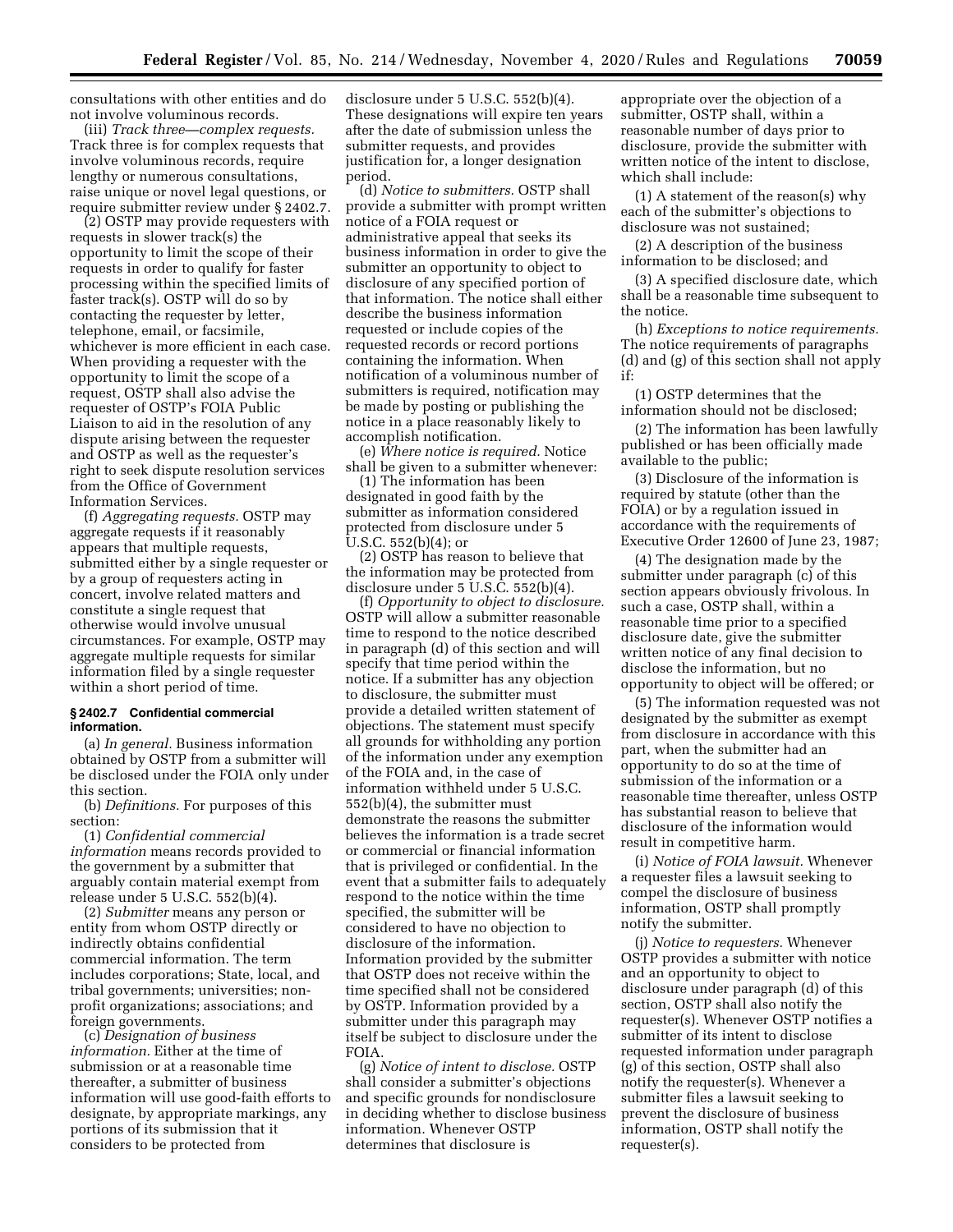#### **§ 2402.8 Appeal of denials.**

(a) *Right to administrative appeal.* A requester has the right to appeal to the FOIA Appeals Officer any adverse determination.

(b) *Notice of appeal.* (1) *Time for appeal.* To be considered timely, an appeal must be postmarked, or in the case of electronic submissions, transmitted no later than ninety (90) calendar days after the date of the initial adverse determination or after the time limit for response by OSTP has expired. Prior to submitting an appeal, the requester must pay in full any outstanding fees associated with the request.

(2) *Form of appeal.* An appeal shall be initiated by filing a written notice of appeal. The notice shall specify the tracking number assigned to the FOIA request by OSTP and be accompanied by copies of the original request and adverse determination. To expedite the appellate process and give the requester an opportunity to present his or her arguments, the notice should contain a brief statement of the reason(s) why the requester believes the adverse determination to be in error. Requesters may submit appeals by mail or electronically. If sent by regular mail, appeals shall be sent to: Chief FOIA Officer, Office of Science and Technology Policy, Eisenhower Executive Office Building, 1650 Pennsylvania Avenue NW, Washington, DC 20504. Appeals sent via electronic mail shall be submitted to *[ostpfoia@](mailto:ostpfoia@ostp.eop.gov) [ostp.eop.gov.](mailto:ostpfoia@ostp.eop.gov)* Updates to this contact information will be made on the OSTP website. To facilitate handling, the requester should mark both the appeal letter and envelope, if submitted by mail, or subject line of the transmission, if submitted electronically, with ''Freedom of Information Act Appeal.''

(c) *Decisions on appeals.* The FOIA Appeals Officer shall make a determination in writing on the appeal under 5 U.S.C.  $552(a)(6)(A)(ii)$  within twenty (20) working days after the receipt of the appeal. If the denial is wholly or partially upheld, the Chief FOIA Officer shall:

(1) Notify the requester that judicial review is available pursuant to 5 U.S.C. 552(a)(4)(B)–(G); and

(2) Notify the requester that the Office of Government Information Services (OGIS) offers mediation services to resolve disputes between FOIA requesters and Federal agencies as a non-exclusive alternative to litigation. Contact information for OGIS is: Office of Government Information Services, National Archives and Records Administration, 8601 Adelphi Road-OGIS, College Park, MD 20740, Email:

*[ogis@nara.gov,](mailto:ogis@nara.gov)* Telephone: 202–741– 5770, Facsimile: 202–741–5769, Tollfree: 1–877–684–6448.

(d) *Dispute resolution services.*  Dispute resolution is a voluntary process. If OSTP agrees to participate in the dispute resolution services provided by the Office of Government Information Services, it will actively engage as a partner to the process in an attempt to resolve the dispute.

(e) *When appeal is required.* Before seeking judicial review of OSTP's adverse determination in Federal district court, a requester generally must first submit a timely administrative appeal.

#### **§ 2402.9 Fees.**

(a) *Fees generally required.* OSTP shall use the most efficient and least costly methods to comply with requests for documents made under the FOIA. OSTP shall charge fees in accordance with paragraph (b) of this section unless fees are waived or reduced in accordance with § 2402.10.

(b) *Calculation of fees.* In general, fees for searching, reviewing, and duplication will be based on the direct costs of these services, including the average hourly salary (basic pay plus 16% for benefits) of the personnel conducting the search, reviewing the records for exemption, or duplicating the records. Charges for time less than a full hour will be in increments of quarter hours.

(1) *Search fees.* Search fees may be charged even if responsive documents are not located or are located but withheld on the basis of an exemption. However, search fees shall not be charged or shall be limited as follows:

(i) *Educational, scientific, or news media requests.* No search fee shall be charged if the request is not sought for a commercial use and is made by an educational or non-commercial scientific institution, whose purpose is scholarly or scientific research, or by a representative of the news media.

(ii) *Other non-commercial requests.*  No search fee shall be charged for the first two hours of searching if the request is not for a commercial use and is submitted by an entity that is not an educational or scientific institution, whose purpose is scholarly or scientific research, or a representative of the news media.

(iii) *Requests for records about oneself.* No search fee shall be charged to search for records performed under the terms of the Privacy Act, 5 U.S.C. 552a(f)(5).

(2) *Review fees.* Review fees shall be assessed only with respect to those requesters who seek records for a

commercial use. A review fee shall be charged for the initial examination of documents located in response to a request to determine whether the documents may be withheld from disclosure and for the redaction of document portions exempt from disclosure. Records or portions of records withheld under an exemption that is subsequently determined not to apply may be reviewed again to determine the applicability of other exemptions not previously considered. The costs for such subsequent review are also assessable.

(3) *Duplication fees.* Records will be photocopied at a rate of ten cents (\$0.10) per page. For other methods of reproduction or duplication, OSTP will charge the actual direct costs of producing the document(s). Duplication fees shall not be charged for the first 100 pages of copies unless the copies are requested for a commercial use.

(c) *Aggregation of requests.* When OSTP determines that a requester, or a group of requesters acting in concert, is attempting to evade the assessment of fees by submitting multiple requests in place of a single, more complex request, OSTP may aggregate any such requests and assess fees accordingly.

(d) *Fees likely to exceed \$25.* If total fee charges are likely to exceed \$25, OSTP shall notify the requester of the estimated amount to be charged. The notification shall offer the requester an opportunity to confer with the FOIA Public Liaison to reformulate the request to meet the requester's needs at a lower cost. OSTP may administratively close a submitted FOIA request if the requester does not respond in writing within thirty (30) calendar days after the date on which OSTP notifies the requester of the fee estimate.

(e) *Advance payments.* Fees may be paid upon provision of the requested records, except that payment may be required prior to that time if the requester has previously failed to pay fees or if OSTP determines that the total fees will exceed \$250. When payment is required in advance of the processing of a request, the time limits prescribed in § 2402.6 shall not be deemed to begin until OSTP has received payment of the assessed fees. If the requester has previously failed to pay fees or charges are likely to exceed \$250, OSTP shall notify the requester of the estimated cost and:

(1) Obtain satisfactory assurance from the requester, in writing, of full payment; or

(2) OSTP may require the requester to pay the full amount of any fees owed or make an advance payment of the full amount of OSTP's estimated charges.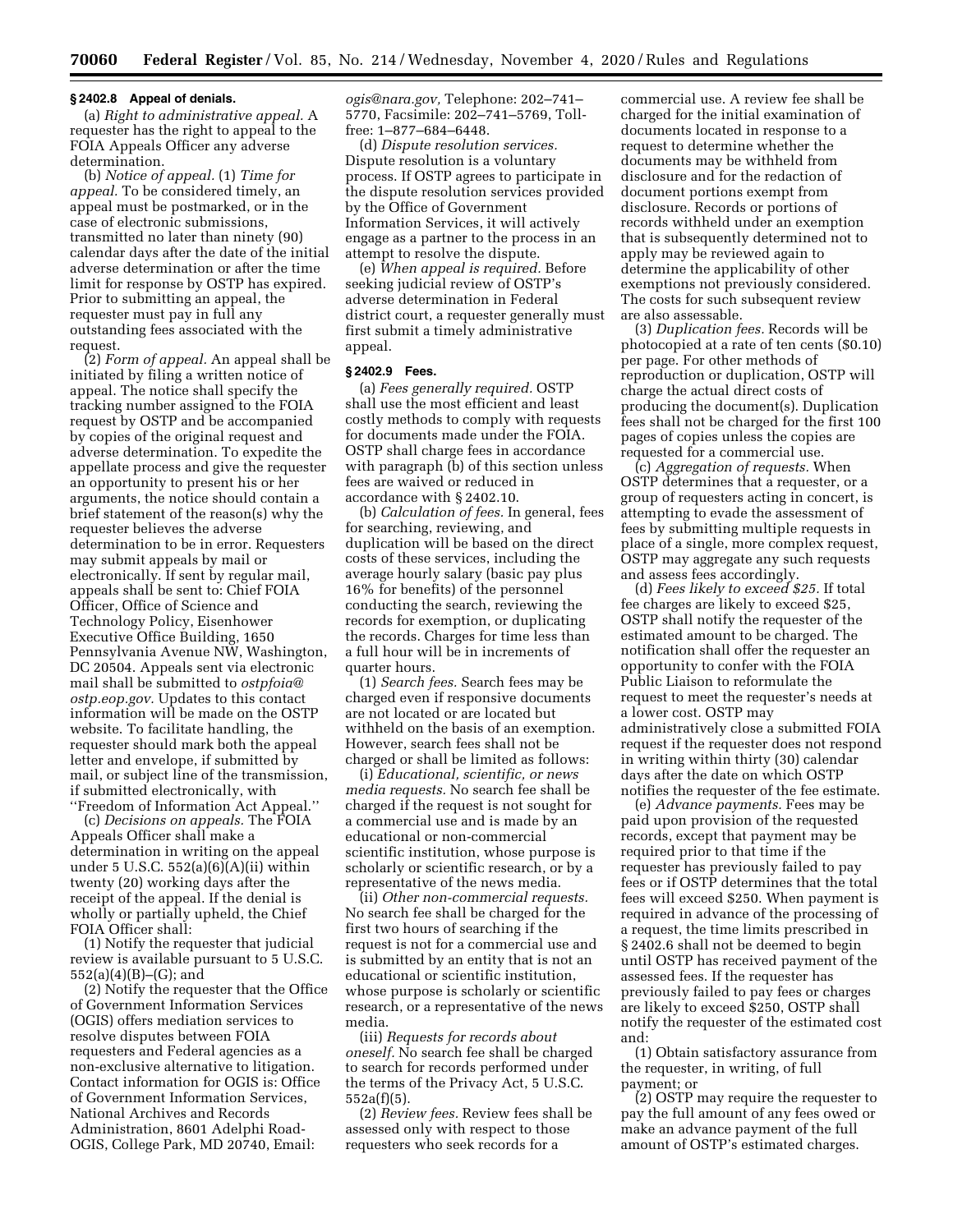(3) If OSTP does not receive an adequate response, assurance, or advance payment within thirty (30) calendar days of a fee determination or notification issued under the authority of this section, OSTP will administratively close the corresponding request.

(f) *Other charges.* OSTP will recover the full costs of providing services, such as those enumerated below, when it elects to provide them:

(1) Certifying that records are true copies; and

(2) Sending records by special methods, such as express mail.

(g) *Remittances.* Remittances shall be made either via personal check or bank draft drawn on a bank in the United States, or by postal money order. Remittances shall be made payable to the order of the Treasury of the United States and mailed to the Chief FOIA Officer, Office of Science and Technology Policy, Eisenhower Executive Office Building, 1650 Pennsylvania Avenue NW, Washington, DC 20504. Updates to this contact information will be made on the OSTP website.

(h) *Receipts and refunds.* OSTP will provide a receipt for fees paid upon request. OSTP will not refund fees paid for services actually rendered.

## **§ 2402.10 Waiver of fees.**

(a) *In general.* OSTP shall waive part or all of the fees assessed under § 2402.9 if, based upon information provided by a requester or otherwise made known to OSTP, the disclosure of the requested information is in the public interest. Disclosure is in the public interest if it is likely to contribute significantly to public understanding of government operations or activities and is not primarily for commercial purposes. Requests for a waiver or reduction of fees shall be considered on a case-bycase basis. To determine whether a fee waiver requirement is met, OSTP shall consider the following factors:

(1) Disclosure of the requested information would shed light on the operations or activities of the Federal Government. The subject of the request must concern identifiable operations or activities of the Federal Government with a connection that is direct and clear, not remote or attenuated.

(2) Disclosure of the requested information is likely to contribute significantly to public understanding of those operations or activities. This factor is satisfied when the following criteria are met:

(i) Disclosure of the requested records must be meaningfully informative about government operations or activities. The

disclosure of information already in the public domain, in either the same or a substantially similar form, would not be meaningfully informative if nothing new would be added to the public's understanding.

(ii) The disclosure must contribute to the understanding of a reasonably broad audience of persons interested in the subject, as opposed to the individual understanding of the requester. A requester's expertise in the subject area as well as the requester's ability and intention to effectively convey information to the public must be considered. OSTP will presume that a representative of the news media will satisfy this consideration.

(3) The disclosure must not be primarily in the commercial interest of the requester. To determine whether disclosure of the requested information is primarily in the commercial interest of the requester, OSTP will consider the following criteria:

(i) OSTP will identify whether the requester has any commercial interest that would be furthered by the requested disclosure. A commercial interest includes any commercial, trade, or profit interest. Requesters are encouraged to provide explanatory information regarding this consideration.

(ii) If there is an identified commercial interest, OSTP will determine whether that is the primary interest furthered by the request. OSTP will ordinarily presume that when a news media requester has satisfied the conditions in paragraphs (a)(1) and (2) of this section, the request is not primarily in the commercial interest of the requester. Data brokers or others who merely compile and market government information for direct economic return will not receive the benefit of this presumption.

(b) *Timing of fee waivers.* A request for a waiver or reduction of fees should be made when a request for records is first submitted to the agency and should address the criteria referenced in paragraph (a) of this section. A requester may submit a fee waiver request at a later time so long as the underlying record request is pending or on administrative appeal. When a requester who has committed to pay fees subsequently asks for a waiver of those fees and that waiver is denied, the requester must pay any costs incurred up to the date of the fee waiver request was received.

(c) *Clarification.* Where OSTP has reasonable cause to doubt the use to which a requester will put the records sought, or where that use is not clear from the request itself, OSTP may seek clarification from the requester before assigning the request to a specific category for fee assessment purposes.

(d) *Restrictions on charging fees.*  Except as described in paragraphs (c)(1) through (3) of this section, if OSTP fails to comply with the FOIA's time limits for responding to a request, it may not charge search fees. In addition, subject to the exceptions set forth in paragraphs (c)(1) through (3) of this section, if OSTP does not comply with the FOIA's time limits for responding to a request, it may not charge duplication fees when records are not sought for a commercial use and the request is made by an educational institution, non-commercial scientific institution, or representative of the news media.

(1) If OSTP determines that unusual circumstances, as defined by the FOIA, apply and provides timely written notice to the requester in accordance with the FOIA, then a failure to comply with the statutory time limit shall be excused for an additional ten (10) days.

(2) If OSTP determines that unusual circumstances, as defined by the FOIA, apply and more than 5,000 pages are necessary to respond to the request, then OSTP may charge search fees and duplication fees, where applicable, if the following steps are taken. OSTP must:

(i) Provide timely written notice of unusual circumstances to the requester in accordance with the FOIA; and

(ii) Discuss with the requester via postal mail, email, or telephone (or made not less than three good-faith attempts to do so) how the requester could effectively limit the scope of the request in accordance with 5 U.S.C. 552(a)(6)(B)(ii).

(3) If a court determines that exceptional circumstances exist, as defined by the FOIA, then a failure to comply with the statutory time limits shall be excused for the length of time provided by the court order.

#### **§ 2402.11 Maintenance of statistics.**

(a) OSTP shall maintain records sufficient to allow accurate reporting of FOIA processing statistics, as required under 5 U.S.C. 552(e) and all guidelines for the preparation of annual FOIA reports issued by the Department of Justice.

(b) OSTP shall annually, on or before February 1 of each year, prepare and submit to the Attorney General an annual report compiling the statistics maintained in accordance with paragraph (a) of this section for the previous fiscal year. A copy of the report will be available for public inspection on the OSTP website.